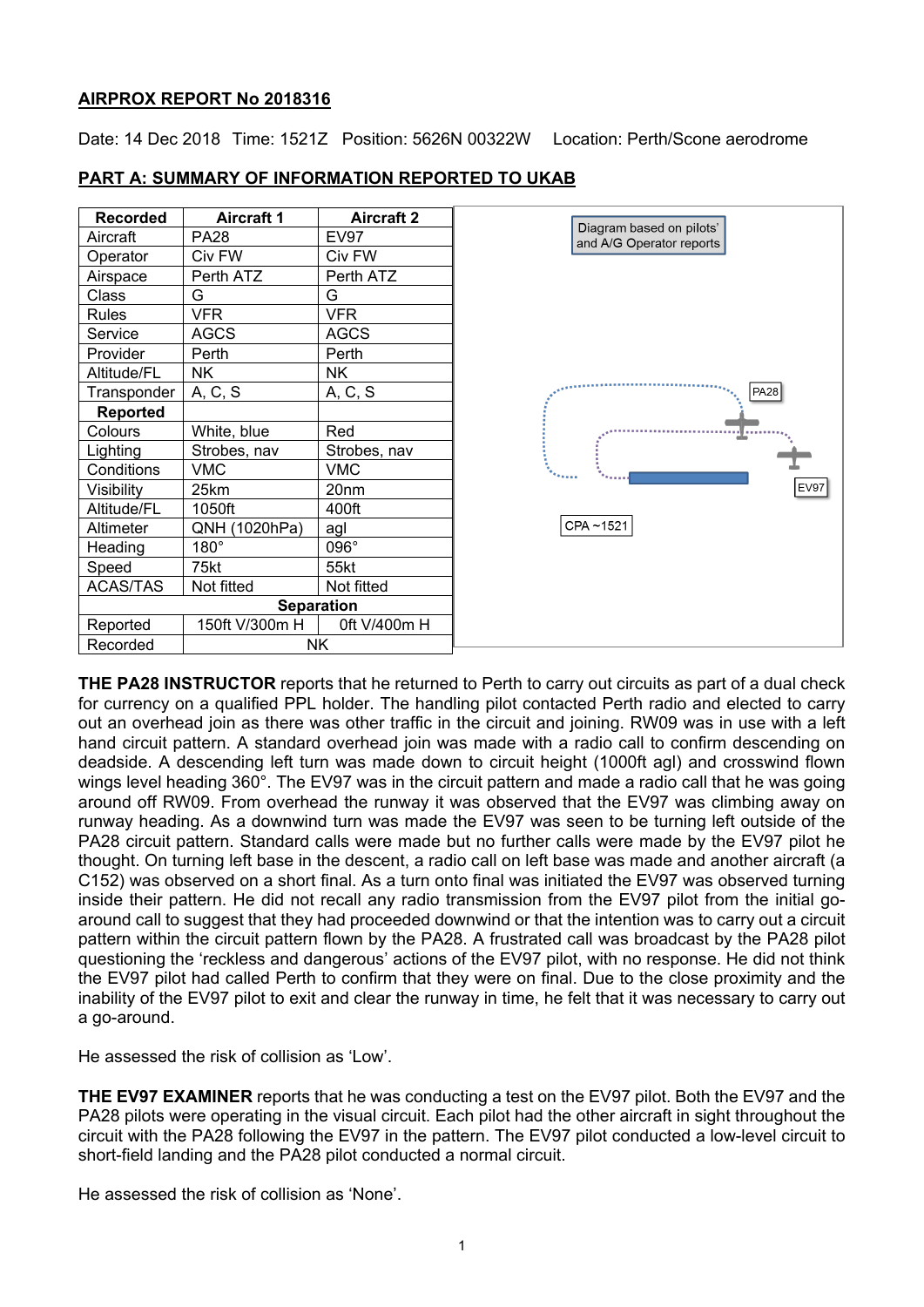**THE PERTH A/G OPERATOR** reports that he was not aware that a report had been filed until the acknowledgment correspondence from the Airprox Board arrived. However, because of comments made on R/T by the reporting pilot at the time, he had made a few notes in case he was asked, at a later date, to comment. The A/G Operator stated that he did not see or hear anything that warranted his filing a report of any kind. The weather at the time was reasonable and visibility was good enough to be able to observe aircraft in the circuit. There were a number of aircraft in the circuit at the time as well as aircraft re-joining; the frequency was very busy. The A/G Operator had had a phone call earlier in the afternoon from the Examiner who was to carry out a flight check of some sort on the EV97 pilot. The Examiner informed him that it was a check flight and that there might be a simulated engine failure and other such exercises carried out during the flight. The A/G Operator noted that this Examiner always pre-warned Perth Tower when such events may occur. The A/G Operator kept a close watch on the EV97 while it was in the circuit because he had been told about the check taking place. The EV97 pilot reported going around from his penultimate circuit and, after a radio call from another aircraft, said '[EV97 C/S] bad weather circuit about to turn downwind', or words to that effect. The A/G Operator observed the EV97 at low-level, at about 500ft, and well within the normal circuit pattern. The EV97 pilot flew a very tight circuit, as expected, and when he turned finals he did report on finals, fitting neatly in between a Jabiru on very short finals and another aircraft which had turned finals further out, at about the same time as the EV97. This turned out to be the PA28. Perhaps 5 to 10sec after the EV97 pilot's finals call, another pilot, which turned out to be that of the PA28, made a transmission asking whether a red aircraft had cut in front of him. At that point the EV97 pilot reported very short finals, and the A/G Operator confirmed the PA28 was number two. The Jabiru landed ahead and cleared the runway as the EV97 pilot reported very short finals. The EV97 landed and as he cleared and reported clear of the runway, the A/G Operator saw that the PA28 pilot had initiated and then called a go-around although the runway was, by then, clear.

### **Factual Background**

The weather at Dundee was recorded as follows:

METAR EGPN 141520Z 14004KT CAVOK 04/M01 Q1021=

### **Analysis and Investigation**

### **UKAB Secretariat**

The PA28 and EV97 pilots shared an equal responsibility for collision avoidance and not to operate in such proximity to other aircraft as to create a collision hazard<sup>[1](#page-1-0)</sup>. An aircraft operated on or in the vicinity of an aerodrome shall conform with or avoid the pattern of traffic formed by other aircraft in operation[2.](#page-1-1)

### **Summary**

An Airprox was reported when a PA28 and an EV97 flew into proximity in the Perth visual circuit at about 1521hrs on Friday 14<sup>th</sup> December 2018. Both pilots were operating under VFR in VMC, both in receipt of an AGCS from Perth Radio.

# **PART B: SUMMARY OF THE BOARD'S DISCUSSIONS**

Information available consisted of reports from both pilots, radar photographs/video recordings (which did not show the aircraft tracks at CPA) and a report from the A/G Operator involved.

Members first discussed the regulation that pilots must 'conform with the pattern of traffic formed by other aircraft in operation'. On the one hand, this could be interpreted in a literal sense, that pilot's must follow the aircraft ahead. Members felt that this was not the intent of the regulation, nor was it practical,

 $\overline{a}$ 

<span id="page-1-0"></span><sup>1</sup> SERA.3205 Proximity.

<span id="page-1-1"></span><sup>2</sup> SERA.3225 Operation on and in the Vicinity of an Aerodrome.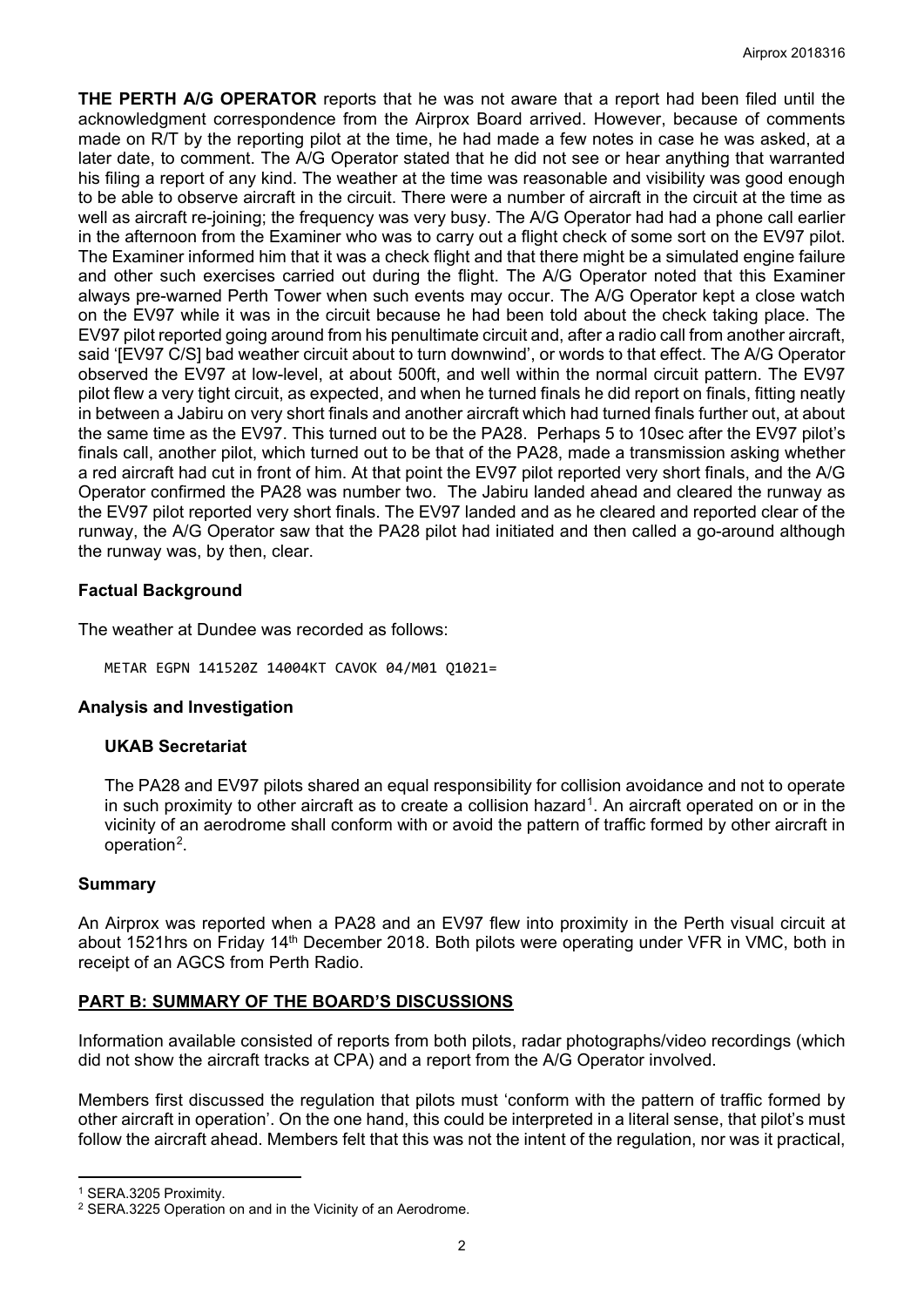and that it was common practice for pilots to practice different kinds of visual circuit concurrently, especially at a busy training airfield. As in this incident, in the Board's opinion a pilot could be 'conforming with the pattern of traffic' if conducting a low-level circuit which passed inside and overtook another aircraft conducting a normal circuit, provided they did not impede the other aircraft. However, if this was the situation, it was also incumbent on the 'passing aircraft' pilot to ensure the other pilot was aware of their intentions. In other words, courtesy and consideration were also key factors in successfully 'conforming with the pattern of traffic'.

Members noted that the Perth A/G Operator recalled hearing the EV97 pilot's R/T calls, but it appeared the PA28 instructor had not assimilated them and was therefore not aware of the EV97 pilot's intention to conduct a low-level circuit; the Board considered this a contributory factor. Some members thought that the EV97 pilot should have ensured that the PA28 pilot was aware that he was passing by the PA28 on the inside by positively communicating that to the PA28 pilot. Others noted that the circuit was busy, with numerous transmissions, and that the EV97 pilot had probably assumed that the PA28 pilot would hear his transmissions and understand their implications. Ultimately, without a radar recording it was not possible definitively to establish the spacing of the aircraft on final approach, but members noted that the EV97 examiner and the Perth A/G Operator were both of the opinion that there had been sufficient spacing, and some members wondered whether it had been his surprise at seeing the EV97 in a position he did not expect that had caused the PA28 pilot to perceive it as being closer than it actually was. After considerable further discussion, the Board agreed that the incident could best be described as a conflict in the visual circuit, and that with each pilot visual with the other aircraft although safety had been reduced, there had been no risk of collision.

# **PART C: ASSESSMENT OF CAUSE AND RISK**

Cause: Cause: A conflict in the visual circuit.

Contributory Factors: The PA28 instructor did not assimilate the EV97 pilot's R/T calls concerning his low-level circuit.

Degree of Risk: C.

### Safety Barrier Assessment<sup>[3](#page-2-0)</sup>

In assessing the effectiveness of the safety barriers associated with this incident, the Board concluded that the key factors had been that:

### **ANSP:**

 $\overline{a}$ 

**Situational Awareness and Action** were assessed as **not used** because neither pilot was in receipt of a service under which they would receive deconfliction or sequencing.

### **Flight Crew:**

**Tactical Planning** was assessed as **partially effective** because the EV97 pilot did not follow the PA28 in sequence or positively inform its pilot that he would be passing on a tighter circuit.

**Situational Awareness and Action** were assessed as **ineffective** because the PA28 instructor formed the mental model that the EV97 would sequence behind him in the circuit and did not assimilate the EV97 pilot's subsequent R/T calls that he would be conducting a low-level circuit.

<span id="page-2-0"></span><sup>&</sup>lt;sup>3</sup> The UK Airprox Board scheme for assessing the Availability, Functionality and Effectiveness of safety barriers can be found on the [UKAB Website.](http://www.airproxboard.org.uk/Learn-more/Airprox-Barrier-Assessment/)